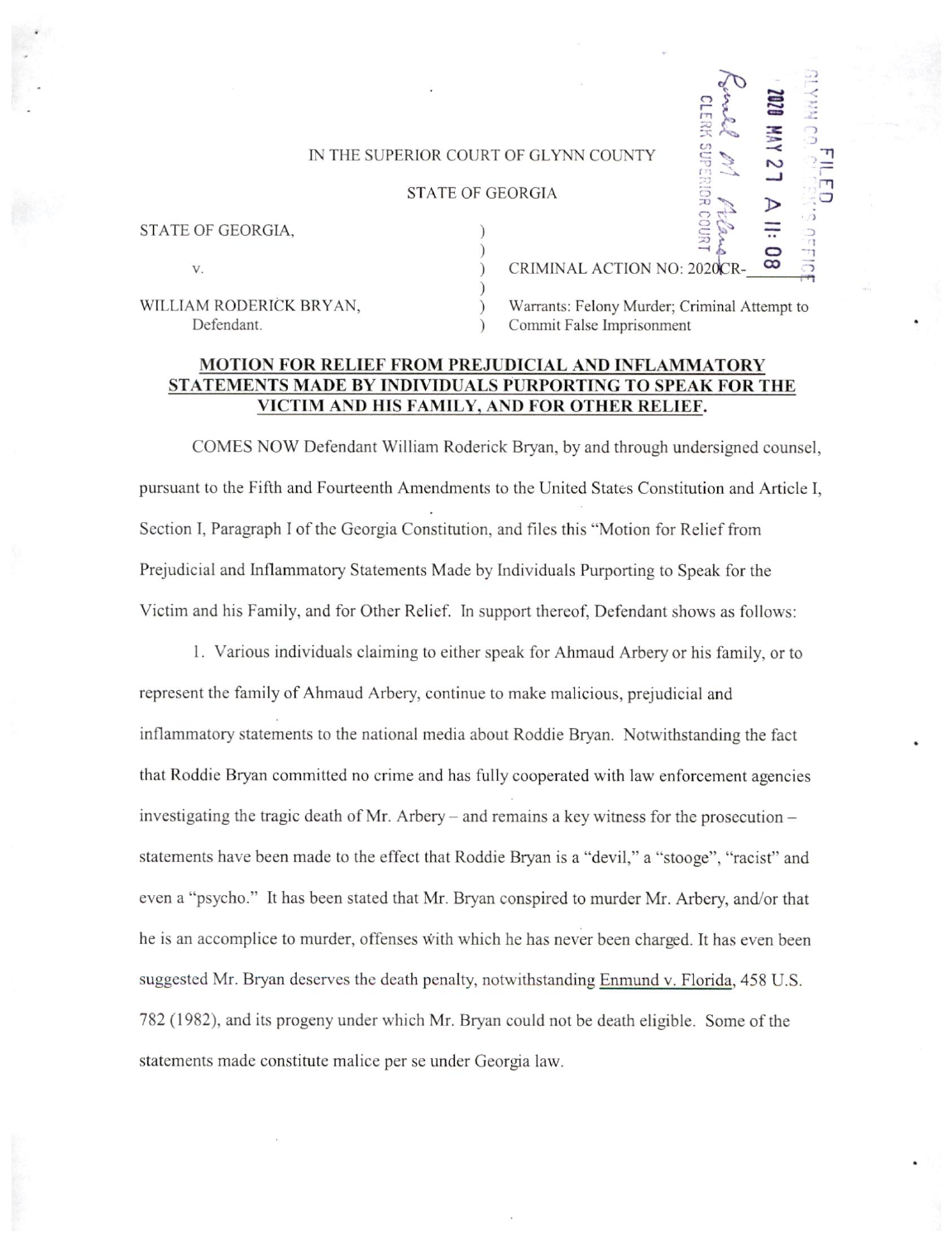2. Information and facts about this case continue to be leaked to the news media, including some information which may well have come directly or indirectly from the State of Georgia.

3. Effective January 1, 2019, Georgia's version of Marsy's Law was enshrined in both the Georgia Constitution, at Article I, Section I, Paragraph XXX, and in the Georgia Code at O.C.G.A. § 17-17-1, et. seq.

4. Among other things, thcsc new "victim rights" provisions require the District Attorney to: (1) provide advance notice of any court proceedings and other events associated with the prosecution of the case; (2) "confer" with the victim and/or representatives thereof; (3) allow the victim to assert rights by motion before the court; and (4) for the victim to be represented by a private attorney at any hearing as to any said motion.

5. Notwithstanding language to the contrary set forth in these new victim rights enactments, essentially stating that victims still lack standing to be treated as a party in criminal proceedings, these recent enactments have effectively made crime victims "parties" to the criminal proceedings as a matter of federal constitutional law  $-$  at least with respect to Mr. Bryan's substantive and procedural duc process rights.

6. The District Attorney has expressed a desire to try this case in the courts rather than the court of public opinion, a desire shared by all the parties to this case and their counsel, but the District Attorney has made no overt effort to reign in the malicious, prejudicial and inflammatory statements that continue to be put out by those purporting to speak on behalf of Ahmaud Arbery.

-2-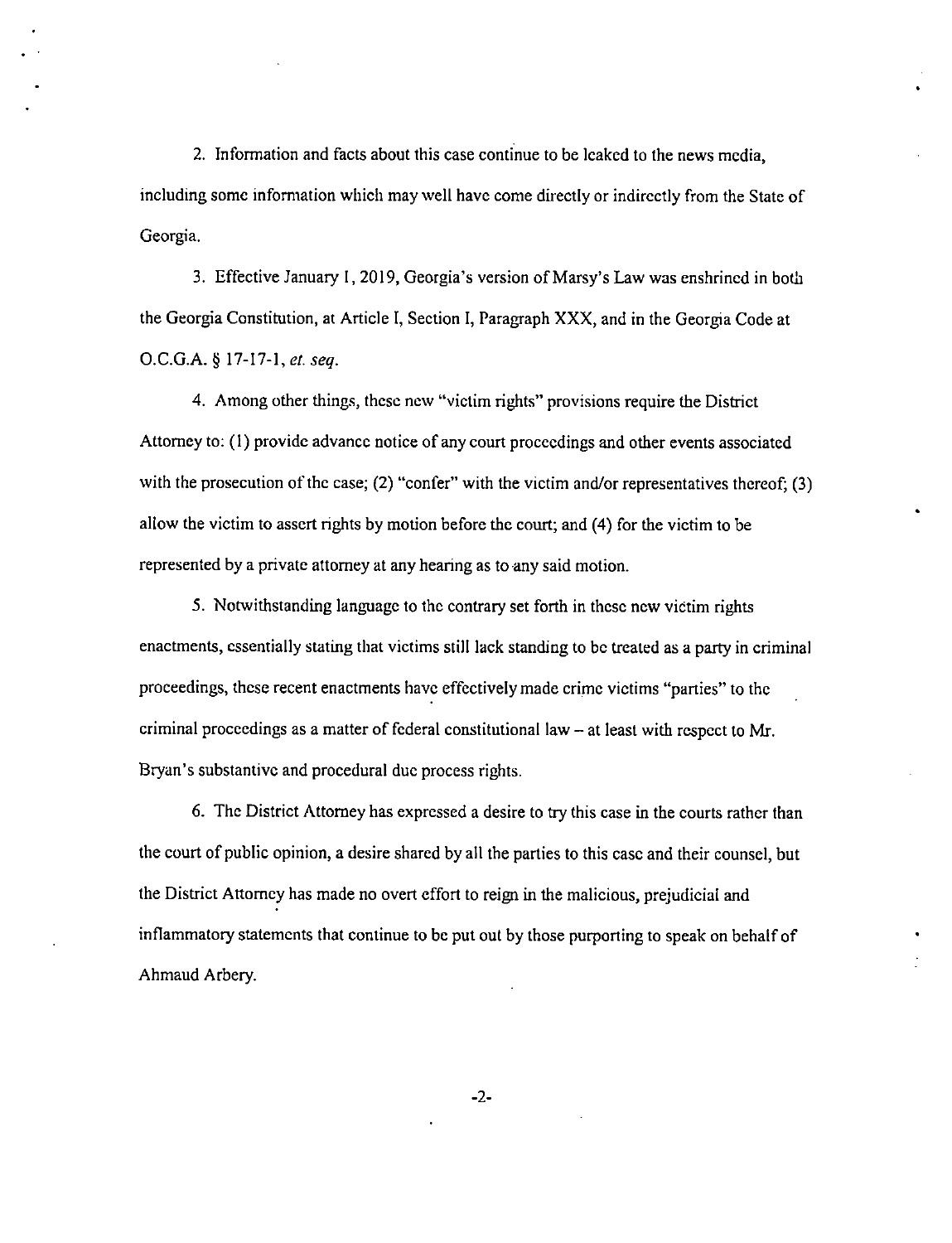7. Defendant is rightly concerned, moreover, that under the guise of "informing" the Arbcry family under the recent "victims rights" enactments -- and "conferring" with the family pursuant to the same authority – that the GBI and/or the District Attorney's office may unwittingly be or become a conduit for the public disclosure of information about this case through proxies for whatever use said individuals may deem appropriate.

WHEREFORE, Defendant prays that the Court grant the following relief:

 $(1)$  declare that the victim's family are *defacto* parties to the above-styled case for due process purposes under current Georgia law and therefore subject to the jurisdiction of this Court from this day forward until the conclusion of criminal proceedings in this matter;

(2) place the District Attorney on notice that statements made by the individuals referenced above may be attributed to the State of Georgia in determining whether the State of Georgia has complied with Mr. Bryan's procedural and substantive duc process rights;

(3) request that thc District Attorney confer with the victim's family and their representatives with respect to future media contact with respect to ensuring that Mr. Bryan's due process rights and right to a fair trial are scrupulously honored;

(4) request that the District Attorney enter a confidentiality or non-disclosure agreement with the victim's family and their representatives preventing pre-trial disclosure of evidence and factual information shared with them about this case;

(5) require that thc District Attom'ey and Georgia Bureau ofInvcstigation maintain and preserve a log of all contact with the victim's family and their representatives including the time, place and manner of all such communications as well as the substance thereof; and

(3) for such other and further rclicfas the Court deems just and proper.

 $-3-$